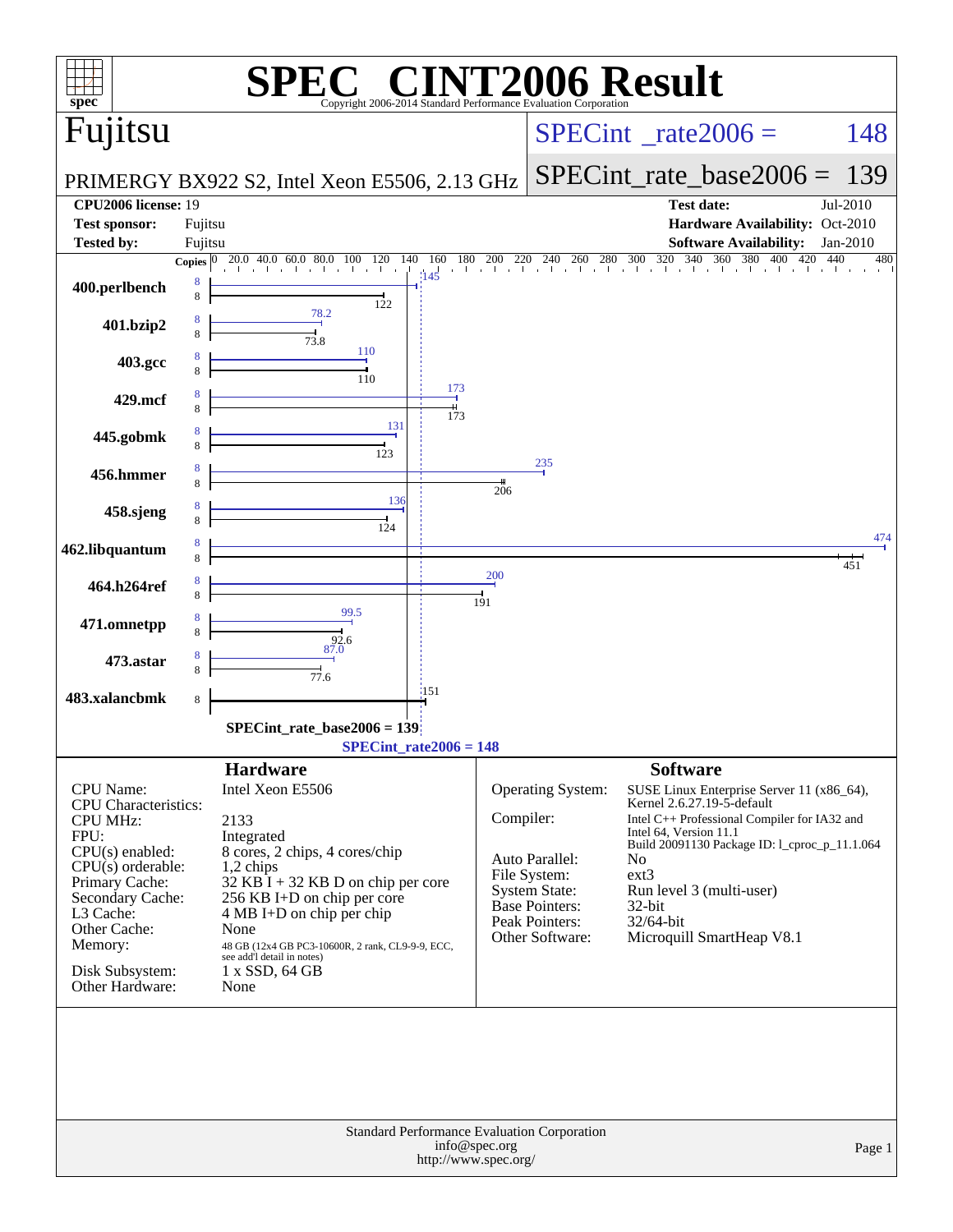

# Fujitsu

#### SPECint rate $2006 = 148$

PRIMERGY BX922 S2, Intel Xeon E5506, 2.13 GHz

[SPECint\\_rate\\_base2006 =](http://www.spec.org/auto/cpu2006/Docs/result-fields.html#SPECintratebase2006) 139

**[CPU2006 license:](http://www.spec.org/auto/cpu2006/Docs/result-fields.html#CPU2006license)** 19 **[Test date:](http://www.spec.org/auto/cpu2006/Docs/result-fields.html#Testdate)** Jul-2010

**[Test sponsor:](http://www.spec.org/auto/cpu2006/Docs/result-fields.html#Testsponsor)** Fujitsu **[Hardware Availability:](http://www.spec.org/auto/cpu2006/Docs/result-fields.html#HardwareAvailability)** Oct-2010 **[Tested by:](http://www.spec.org/auto/cpu2006/Docs/result-fields.html#Testedby)** Fujitsu **[Software Availability:](http://www.spec.org/auto/cpu2006/Docs/result-fields.html#SoftwareAvailability)** Jan-2010

#### **[Results Table](http://www.spec.org/auto/cpu2006/Docs/result-fields.html#ResultsTable)**

|                    | <b>Base</b>   |                                                                                                          |       |                |       |                |       | <b>Peak</b>   |                |              |                |              |                |              |
|--------------------|---------------|----------------------------------------------------------------------------------------------------------|-------|----------------|-------|----------------|-------|---------------|----------------|--------------|----------------|--------------|----------------|--------------|
| <b>Benchmark</b>   | <b>Copies</b> | <b>Seconds</b>                                                                                           | Ratio | <b>Seconds</b> | Ratio | <b>Seconds</b> | Ratio | <b>Copies</b> | <b>Seconds</b> | <b>Ratio</b> | <b>Seconds</b> | <b>Ratio</b> | <b>Seconds</b> | <b>Ratio</b> |
| $ 400$ .perlbench  |               | 642                                                                                                      | 122   | 642            | 122   | 643            | 122   |               | 539            | 145          | 541            | 145          | 538            | 145          |
| 401.bzip2          |               | 1046                                                                                                     | 73.8  | 1046           | 73.8  | 1045           | 73.9  |               | 987            | 78.2         | 989            | 78.1         | 987            | 78.2         |
| $403.\mathrm{gcc}$ |               | 584                                                                                                      | 110   | 589            | 109   | 586            | 110   |               | 587            | 110          | 589            | 109          | 586            | 110          |
| $429$ .mcf         | 8             | 427                                                                                                      | 171   | 422            | 173   | 421            | 173   |               | 422            | 173          | 421            | 173          | 422            | 173          |
| $445$ .gobmk       |               | 683                                                                                                      | 123   | 685            | 123   | 687            | 122   |               | 643            | 131          | 645            | 130          | 642            | 131          |
| 456.hmmer          |               | 364                                                                                                      | 205   | 362            | 206   | 361            | 207   |               | 319            | 234          | 318            | 235          | 318            | 235          |
| $458$ .sjeng       |               | 780                                                                                                      | 124   | 780            | 124   | 780            | 124   |               | 713            | 136          | 714            | 136          | 713            | 136          |
| 462.libquantum     |               | 375                                                                                                      | 442   | 367            | 451   | 361            | 459   |               | 350            | 474          | 349            | 475          | 350            | 474          |
| 464.h264ref        |               | 924                                                                                                      | 192   | 925            | 191   | 928            | 191   |               | 884            | 200          | 884            | 200          | 884            | 200          |
| 471.omnetpp        |               | 540                                                                                                      | 92.6  | 540            | 92.6  | 542            | 92.2  |               | 503            | 99.5         | 503            | 99.4         | 501            | 99.7         |
| $473$ . astar      |               | 723                                                                                                      | 77.6  | 723            | 77.7  | 724            | 77.6  |               | 646            | 86.9         | 646            | 87.0         | 645            | 87.1         |
| 483.xalancbmk      |               | 366                                                                                                      | 151   | 365            | 151   | 364            | 152   |               | 366            | 151          | 365            | 151          | 364            | 152          |
|                    |               | Results appear in the order in which they were run. Bold underlined text indicates a median measurement. |       |                |       |                |       |               |                |              |                |              |                |              |

#### **[Submit Notes](http://www.spec.org/auto/cpu2006/Docs/result-fields.html#SubmitNotes)**

The config file option 'submit' was used. numactl was used to bind copies to the cores

#### **[Operating System Notes](http://www.spec.org/auto/cpu2006/Docs/result-fields.html#OperatingSystemNotes)**

'ulimit -s unlimited' was used to set the stacksize to unlimited prior to run

#### **[Platform Notes](http://www.spec.org/auto/cpu2006/Docs/result-fields.html#PlatformNotes)**

The system automatically configures the memory to run at 800 MHz.

#### **[General Notes](http://www.spec.org/auto/cpu2006/Docs/result-fields.html#GeneralNotes)**

 For information about Fujitsu please visit: <http://www.fujitsu.com> Binaries were compiled on SLES 10 with Binutils 2.18.50.0.7.20080502

# **[Base Compiler Invocation](http://www.spec.org/auto/cpu2006/Docs/result-fields.html#BaseCompilerInvocation)**

[C benchmarks](http://www.spec.org/auto/cpu2006/Docs/result-fields.html#Cbenchmarks): [icc -m32](http://www.spec.org/cpu2006/results/res2010q3/cpu2006-20100820-13051.flags.html#user_CCbase_intel_icc_32bit_5ff4a39e364c98233615fdd38438c6f2)

[C++ benchmarks:](http://www.spec.org/auto/cpu2006/Docs/result-fields.html#CXXbenchmarks) [icpc -m32](http://www.spec.org/cpu2006/results/res2010q3/cpu2006-20100820-13051.flags.html#user_CXXbase_intel_icpc_32bit_4e5a5ef1a53fd332b3c49e69c3330699)

> Standard Performance Evaluation Corporation [info@spec.org](mailto:info@spec.org) <http://www.spec.org/>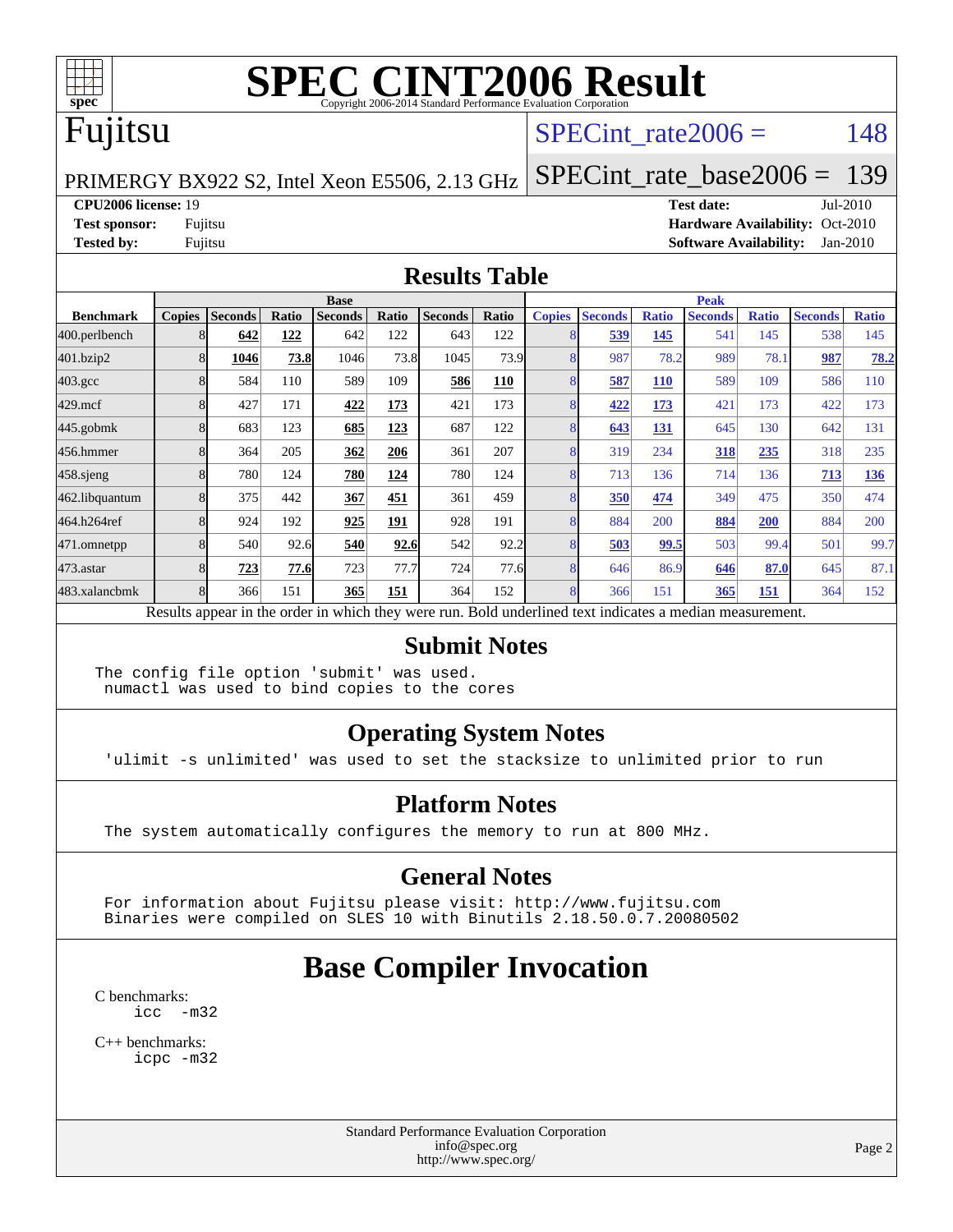

# Fujitsu

SPECint rate $2006 = 148$ 

PRIMERGY BX922 S2, Intel Xeon E5506, 2.13 GHz [SPECint\\_rate\\_base2006 =](http://www.spec.org/auto/cpu2006/Docs/result-fields.html#SPECintratebase2006) 139

**[CPU2006 license:](http://www.spec.org/auto/cpu2006/Docs/result-fields.html#CPU2006license)** 19 **[Test date:](http://www.spec.org/auto/cpu2006/Docs/result-fields.html#Testdate)** Jul-2010 **[Test sponsor:](http://www.spec.org/auto/cpu2006/Docs/result-fields.html#Testsponsor)** Fujitsu **[Hardware Availability:](http://www.spec.org/auto/cpu2006/Docs/result-fields.html#HardwareAvailability)** Oct-2010 **[Tested by:](http://www.spec.org/auto/cpu2006/Docs/result-fields.html#Testedby)** Fujitsu **[Software Availability:](http://www.spec.org/auto/cpu2006/Docs/result-fields.html#SoftwareAvailability)** Jan-2010

### **[Base Portability Flags](http://www.spec.org/auto/cpu2006/Docs/result-fields.html#BasePortabilityFlags)**

 400.perlbench: [-DSPEC\\_CPU\\_LINUX\\_IA32](http://www.spec.org/cpu2006/results/res2010q3/cpu2006-20100820-13051.flags.html#b400.perlbench_baseCPORTABILITY_DSPEC_CPU_LINUX_IA32) 462.libquantum: [-DSPEC\\_CPU\\_LINUX](http://www.spec.org/cpu2006/results/res2010q3/cpu2006-20100820-13051.flags.html#b462.libquantum_baseCPORTABILITY_DSPEC_CPU_LINUX) 483.xalancbmk: [-DSPEC\\_CPU\\_LINUX](http://www.spec.org/cpu2006/results/res2010q3/cpu2006-20100820-13051.flags.html#b483.xalancbmk_baseCXXPORTABILITY_DSPEC_CPU_LINUX)

**[Base Optimization Flags](http://www.spec.org/auto/cpu2006/Docs/result-fields.html#BaseOptimizationFlags)**

[C benchmarks](http://www.spec.org/auto/cpu2006/Docs/result-fields.html#Cbenchmarks):

[-xSSE4.2](http://www.spec.org/cpu2006/results/res2010q3/cpu2006-20100820-13051.flags.html#user_CCbase_f-xSSE42_f91528193cf0b216347adb8b939d4107) [-ipo](http://www.spec.org/cpu2006/results/res2010q3/cpu2006-20100820-13051.flags.html#user_CCbase_f-ipo) [-O3](http://www.spec.org/cpu2006/results/res2010q3/cpu2006-20100820-13051.flags.html#user_CCbase_f-O3) [-no-prec-div](http://www.spec.org/cpu2006/results/res2010q3/cpu2006-20100820-13051.flags.html#user_CCbase_f-no-prec-div) [-static](http://www.spec.org/cpu2006/results/res2010q3/cpu2006-20100820-13051.flags.html#user_CCbase_f-static) [-opt-prefetch](http://www.spec.org/cpu2006/results/res2010q3/cpu2006-20100820-13051.flags.html#user_CCbase_f-opt-prefetch)

[C++ benchmarks:](http://www.spec.org/auto/cpu2006/Docs/result-fields.html#CXXbenchmarks)

[-xSSE4.2](http://www.spec.org/cpu2006/results/res2010q3/cpu2006-20100820-13051.flags.html#user_CXXbase_f-xSSE42_f91528193cf0b216347adb8b939d4107) [-ipo](http://www.spec.org/cpu2006/results/res2010q3/cpu2006-20100820-13051.flags.html#user_CXXbase_f-ipo) [-O3](http://www.spec.org/cpu2006/results/res2010q3/cpu2006-20100820-13051.flags.html#user_CXXbase_f-O3) [-no-prec-div](http://www.spec.org/cpu2006/results/res2010q3/cpu2006-20100820-13051.flags.html#user_CXXbase_f-no-prec-div) [-opt-prefetch](http://www.spec.org/cpu2006/results/res2010q3/cpu2006-20100820-13051.flags.html#user_CXXbase_f-opt-prefetch) [-Wl,-z,muldefs](http://www.spec.org/cpu2006/results/res2010q3/cpu2006-20100820-13051.flags.html#user_CXXbase_link_force_multiple1_74079c344b956b9658436fd1b6dd3a8a) [-L/home/cmplr/usr3/alrahate/cpu2006.1.1.ic11.1/libic11.1-32bit -lsmartheap](http://www.spec.org/cpu2006/results/res2010q3/cpu2006-20100820-13051.flags.html#user_CXXbase_SmartHeap_d86dffe4a79b79ef8890d5cce17030c3)

### **[Base Other Flags](http://www.spec.org/auto/cpu2006/Docs/result-fields.html#BaseOtherFlags)**

[C benchmarks](http://www.spec.org/auto/cpu2006/Docs/result-fields.html#Cbenchmarks):

403.gcc: [-Dalloca=\\_alloca](http://www.spec.org/cpu2006/results/res2010q3/cpu2006-20100820-13051.flags.html#b403.gcc_baseEXTRA_CFLAGS_Dalloca_be3056838c12de2578596ca5467af7f3)

### **[Peak Compiler Invocation](http://www.spec.org/auto/cpu2006/Docs/result-fields.html#PeakCompilerInvocation)**

[C benchmarks \(except as noted below\)](http://www.spec.org/auto/cpu2006/Docs/result-fields.html#Cbenchmarksexceptasnotedbelow):

[icc -m32](http://www.spec.org/cpu2006/results/res2010q3/cpu2006-20100820-13051.flags.html#user_CCpeak_intel_icc_32bit_5ff4a39e364c98233615fdd38438c6f2)

401.bzip2: [icc -m64](http://www.spec.org/cpu2006/results/res2010q3/cpu2006-20100820-13051.flags.html#user_peakCCLD401_bzip2_intel_icc_64bit_bda6cc9af1fdbb0edc3795bac97ada53)

456.hmmer: [icc -m64](http://www.spec.org/cpu2006/results/res2010q3/cpu2006-20100820-13051.flags.html#user_peakCCLD456_hmmer_intel_icc_64bit_bda6cc9af1fdbb0edc3795bac97ada53)

458.sjeng: [icc -m64](http://www.spec.org/cpu2006/results/res2010q3/cpu2006-20100820-13051.flags.html#user_peakCCLD458_sjeng_intel_icc_64bit_bda6cc9af1fdbb0edc3795bac97ada53)

462.libquantum: [icc -m64](http://www.spec.org/cpu2006/results/res2010q3/cpu2006-20100820-13051.flags.html#user_peakCCLD462_libquantum_intel_icc_64bit_bda6cc9af1fdbb0edc3795bac97ada53)

[C++ benchmarks \(except as noted below\):](http://www.spec.org/auto/cpu2006/Docs/result-fields.html#CXXbenchmarksexceptasnotedbelow) [icpc -m32](http://www.spec.org/cpu2006/results/res2010q3/cpu2006-20100820-13051.flags.html#user_CXXpeak_intel_icpc_32bit_4e5a5ef1a53fd332b3c49e69c3330699)

473.astar: [icpc -m64](http://www.spec.org/cpu2006/results/res2010q3/cpu2006-20100820-13051.flags.html#user_peakCXXLD473_astar_intel_icpc_64bit_fc66a5337ce925472a5c54ad6a0de310)

### **[Peak Portability Flags](http://www.spec.org/auto/cpu2006/Docs/result-fields.html#PeakPortabilityFlags)**

 400.perlbench: [-DSPEC\\_CPU\\_LINUX\\_IA32](http://www.spec.org/cpu2006/results/res2010q3/cpu2006-20100820-13051.flags.html#b400.perlbench_peakCPORTABILITY_DSPEC_CPU_LINUX_IA32) 401.bzip2: [-DSPEC\\_CPU\\_LP64](http://www.spec.org/cpu2006/results/res2010q3/cpu2006-20100820-13051.flags.html#suite_peakCPORTABILITY401_bzip2_DSPEC_CPU_LP64)

Continued on next page

Standard Performance Evaluation Corporation [info@spec.org](mailto:info@spec.org) <http://www.spec.org/>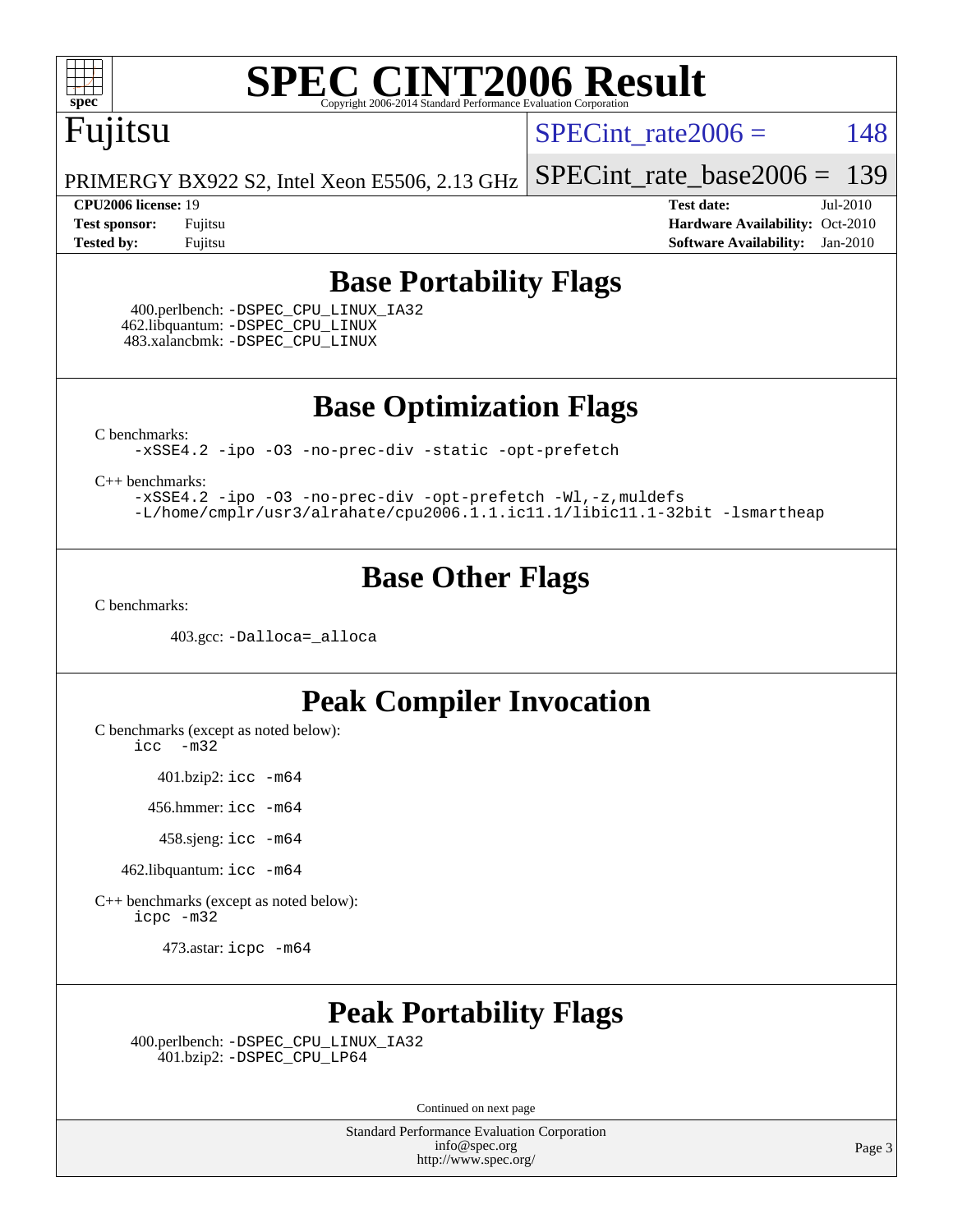

# Fujitsu

SPECint rate $2006 = 148$ 

[SPECint\\_rate\\_base2006 =](http://www.spec.org/auto/cpu2006/Docs/result-fields.html#SPECintratebase2006) 139

PRIMERGY BX922 S2, Intel Xeon E5506, 2.13 GHz

**[CPU2006 license:](http://www.spec.org/auto/cpu2006/Docs/result-fields.html#CPU2006license)** 19 **[Test date:](http://www.spec.org/auto/cpu2006/Docs/result-fields.html#Testdate)** Jul-2010 **[Test sponsor:](http://www.spec.org/auto/cpu2006/Docs/result-fields.html#Testsponsor)** Fujitsu **[Hardware Availability:](http://www.spec.org/auto/cpu2006/Docs/result-fields.html#HardwareAvailability)** Oct-2010 **[Tested by:](http://www.spec.org/auto/cpu2006/Docs/result-fields.html#Testedby)** Fujitsu **[Software Availability:](http://www.spec.org/auto/cpu2006/Docs/result-fields.html#SoftwareAvailability)** Jan-2010

# **[Peak Portability Flags \(Continued\)](http://www.spec.org/auto/cpu2006/Docs/result-fields.html#PeakPortabilityFlags)**

 456.hmmer: [-DSPEC\\_CPU\\_LP64](http://www.spec.org/cpu2006/results/res2010q3/cpu2006-20100820-13051.flags.html#suite_peakCPORTABILITY456_hmmer_DSPEC_CPU_LP64) 458.sjeng: [-DSPEC\\_CPU\\_LP64](http://www.spec.org/cpu2006/results/res2010q3/cpu2006-20100820-13051.flags.html#suite_peakCPORTABILITY458_sjeng_DSPEC_CPU_LP64) 462.libquantum: [-DSPEC\\_CPU\\_LP64](http://www.spec.org/cpu2006/results/res2010q3/cpu2006-20100820-13051.flags.html#suite_peakCPORTABILITY462_libquantum_DSPEC_CPU_LP64) [-DSPEC\\_CPU\\_LINUX](http://www.spec.org/cpu2006/results/res2010q3/cpu2006-20100820-13051.flags.html#b462.libquantum_peakCPORTABILITY_DSPEC_CPU_LINUX) 473.astar: [-DSPEC\\_CPU\\_LP64](http://www.spec.org/cpu2006/results/res2010q3/cpu2006-20100820-13051.flags.html#suite_peakCXXPORTABILITY473_astar_DSPEC_CPU_LP64) 483.xalancbmk: [-DSPEC\\_CPU\\_LINUX](http://www.spec.org/cpu2006/results/res2010q3/cpu2006-20100820-13051.flags.html#b483.xalancbmk_peakCXXPORTABILITY_DSPEC_CPU_LINUX)

# **[Peak Optimization Flags](http://www.spec.org/auto/cpu2006/Docs/result-fields.html#PeakOptimizationFlags)**

[C benchmarks](http://www.spec.org/auto/cpu2006/Docs/result-fields.html#Cbenchmarks):

Standard Performance Evaluation Corporation [info@spec.org](mailto:info@spec.org) <http://www.spec.org/> Page 4 400.perlbench: [-xSSE4.2](http://www.spec.org/cpu2006/results/res2010q3/cpu2006-20100820-13051.flags.html#user_peakPASS2_CFLAGSPASS2_LDCFLAGS400_perlbench_f-xSSE42_f91528193cf0b216347adb8b939d4107)(pass 2) [-prof-gen](http://www.spec.org/cpu2006/results/res2010q3/cpu2006-20100820-13051.flags.html#user_peakPASS1_CFLAGSPASS1_LDCFLAGS400_perlbench_prof_gen_e43856698f6ca7b7e442dfd80e94a8fc)(pass 1) [-ipo](http://www.spec.org/cpu2006/results/res2010q3/cpu2006-20100820-13051.flags.html#user_peakPASS2_CFLAGSPASS2_LDCFLAGS400_perlbench_f-ipo)(pass 2)  $-03$ (pass 2)  $-$ no-prec-div(pass 2)  $-$ static(pass 2) [-prof-use](http://www.spec.org/cpu2006/results/res2010q3/cpu2006-20100820-13051.flags.html#user_peakPASS2_CFLAGSPASS2_LDCFLAGS400_perlbench_prof_use_bccf7792157ff70d64e32fe3e1250b55)(pass 2) [-ansi-alias](http://www.spec.org/cpu2006/results/res2010q3/cpu2006-20100820-13051.flags.html#user_peakCOPTIMIZE400_perlbench_f-ansi-alias) 401.bzip2: [-xSSE4.2](http://www.spec.org/cpu2006/results/res2010q3/cpu2006-20100820-13051.flags.html#user_peakPASS2_CFLAGSPASS2_LDCFLAGS401_bzip2_f-xSSE42_f91528193cf0b216347adb8b939d4107)(pass 2) [-prof-gen](http://www.spec.org/cpu2006/results/res2010q3/cpu2006-20100820-13051.flags.html#user_peakPASS1_CFLAGSPASS1_LDCFLAGS401_bzip2_prof_gen_e43856698f6ca7b7e442dfd80e94a8fc)(pass 1) [-ipo](http://www.spec.org/cpu2006/results/res2010q3/cpu2006-20100820-13051.flags.html#user_peakPASS2_CFLAGSPASS2_LDCFLAGS401_bzip2_f-ipo)(pass 2) [-O3](http://www.spec.org/cpu2006/results/res2010q3/cpu2006-20100820-13051.flags.html#user_peakPASS2_CFLAGSPASS2_LDCFLAGS401_bzip2_f-O3)(pass 2) [-no-prec-div](http://www.spec.org/cpu2006/results/res2010q3/cpu2006-20100820-13051.flags.html#user_peakPASS2_CFLAGSPASS2_LDCFLAGS401_bzip2_f-no-prec-div)(pass 2) [-static](http://www.spec.org/cpu2006/results/res2010q3/cpu2006-20100820-13051.flags.html#user_peakPASS2_CFLAGSPASS2_LDCFLAGS401_bzip2_f-static)(pass 2) [-prof-use](http://www.spec.org/cpu2006/results/res2010q3/cpu2006-20100820-13051.flags.html#user_peakPASS2_CFLAGSPASS2_LDCFLAGS401_bzip2_prof_use_bccf7792157ff70d64e32fe3e1250b55)(pass 2) [-opt-prefetch](http://www.spec.org/cpu2006/results/res2010q3/cpu2006-20100820-13051.flags.html#user_peakCOPTIMIZE401_bzip2_f-opt-prefetch) [-ansi-alias](http://www.spec.org/cpu2006/results/res2010q3/cpu2006-20100820-13051.flags.html#user_peakCOPTIMIZE401_bzip2_f-ansi-alias) [-auto-ilp32](http://www.spec.org/cpu2006/results/res2010q3/cpu2006-20100820-13051.flags.html#user_peakCOPTIMIZE401_bzip2_f-auto-ilp32) 403.gcc: [-xSSE4.2](http://www.spec.org/cpu2006/results/res2010q3/cpu2006-20100820-13051.flags.html#user_peakCOPTIMIZE403_gcc_f-xSSE42_f91528193cf0b216347adb8b939d4107) [-ipo](http://www.spec.org/cpu2006/results/res2010q3/cpu2006-20100820-13051.flags.html#user_peakCOPTIMIZE403_gcc_f-ipo) [-O3](http://www.spec.org/cpu2006/results/res2010q3/cpu2006-20100820-13051.flags.html#user_peakCOPTIMIZE403_gcc_f-O3) [-no-prec-div](http://www.spec.org/cpu2006/results/res2010q3/cpu2006-20100820-13051.flags.html#user_peakCOPTIMIZE403_gcc_f-no-prec-div) [-static](http://www.spec.org/cpu2006/results/res2010q3/cpu2006-20100820-13051.flags.html#user_peakCOPTIMIZE403_gcc_f-static) 429.mcf: [-xSSE4.2](http://www.spec.org/cpu2006/results/res2010q3/cpu2006-20100820-13051.flags.html#user_peakCOPTIMIZE429_mcf_f-xSSE42_f91528193cf0b216347adb8b939d4107) [-ipo](http://www.spec.org/cpu2006/results/res2010q3/cpu2006-20100820-13051.flags.html#user_peakCOPTIMIZE429_mcf_f-ipo) [-O3](http://www.spec.org/cpu2006/results/res2010q3/cpu2006-20100820-13051.flags.html#user_peakCOPTIMIZE429_mcf_f-O3) [-no-prec-div](http://www.spec.org/cpu2006/results/res2010q3/cpu2006-20100820-13051.flags.html#user_peakCOPTIMIZE429_mcf_f-no-prec-div) [-static](http://www.spec.org/cpu2006/results/res2010q3/cpu2006-20100820-13051.flags.html#user_peakCOPTIMIZE429_mcf_f-static) [-opt-prefetch](http://www.spec.org/cpu2006/results/res2010q3/cpu2006-20100820-13051.flags.html#user_peakCOPTIMIZE429_mcf_f-opt-prefetch) 445.gobmk: [-xSSE4.2](http://www.spec.org/cpu2006/results/res2010q3/cpu2006-20100820-13051.flags.html#user_peakPASS2_CFLAGSPASS2_LDCFLAGS445_gobmk_f-xSSE42_f91528193cf0b216347adb8b939d4107)(pass 2) [-prof-gen](http://www.spec.org/cpu2006/results/res2010q3/cpu2006-20100820-13051.flags.html#user_peakPASS1_CFLAGSPASS1_LDCFLAGS445_gobmk_prof_gen_e43856698f6ca7b7e442dfd80e94a8fc)(pass 1) [-prof-use](http://www.spec.org/cpu2006/results/res2010q3/cpu2006-20100820-13051.flags.html#user_peakPASS2_CFLAGSPASS2_LDCFLAGS445_gobmk_prof_use_bccf7792157ff70d64e32fe3e1250b55)(pass 2) [-O2](http://www.spec.org/cpu2006/results/res2010q3/cpu2006-20100820-13051.flags.html#user_peakCOPTIMIZE445_gobmk_f-O2) [-ipo](http://www.spec.org/cpu2006/results/res2010q3/cpu2006-20100820-13051.flags.html#user_peakCOPTIMIZE445_gobmk_f-ipo) [-no-prec-div](http://www.spec.org/cpu2006/results/res2010q3/cpu2006-20100820-13051.flags.html#user_peakCOPTIMIZE445_gobmk_f-no-prec-div) [-ansi-alias](http://www.spec.org/cpu2006/results/res2010q3/cpu2006-20100820-13051.flags.html#user_peakCOPTIMIZE445_gobmk_f-ansi-alias) 456.hmmer: [-xSSE4.2](http://www.spec.org/cpu2006/results/res2010q3/cpu2006-20100820-13051.flags.html#user_peakCOPTIMIZE456_hmmer_f-xSSE42_f91528193cf0b216347adb8b939d4107) [-ipo](http://www.spec.org/cpu2006/results/res2010q3/cpu2006-20100820-13051.flags.html#user_peakCOPTIMIZE456_hmmer_f-ipo) [-O3](http://www.spec.org/cpu2006/results/res2010q3/cpu2006-20100820-13051.flags.html#user_peakCOPTIMIZE456_hmmer_f-O3) [-no-prec-div](http://www.spec.org/cpu2006/results/res2010q3/cpu2006-20100820-13051.flags.html#user_peakCOPTIMIZE456_hmmer_f-no-prec-div) [-static](http://www.spec.org/cpu2006/results/res2010q3/cpu2006-20100820-13051.flags.html#user_peakCOPTIMIZE456_hmmer_f-static) [-unroll2](http://www.spec.org/cpu2006/results/res2010q3/cpu2006-20100820-13051.flags.html#user_peakCOPTIMIZE456_hmmer_f-unroll_784dae83bebfb236979b41d2422d7ec2) [-ansi-alias](http://www.spec.org/cpu2006/results/res2010q3/cpu2006-20100820-13051.flags.html#user_peakCOPTIMIZE456_hmmer_f-ansi-alias) [-auto-ilp32](http://www.spec.org/cpu2006/results/res2010q3/cpu2006-20100820-13051.flags.html#user_peakCOPTIMIZE456_hmmer_f-auto-ilp32) 458.sjeng: [-xSSE4.2](http://www.spec.org/cpu2006/results/res2010q3/cpu2006-20100820-13051.flags.html#user_peakPASS2_CFLAGSPASS2_LDCFLAGS458_sjeng_f-xSSE42_f91528193cf0b216347adb8b939d4107)(pass 2) [-prof-gen](http://www.spec.org/cpu2006/results/res2010q3/cpu2006-20100820-13051.flags.html#user_peakPASS1_CFLAGSPASS1_LDCFLAGS458_sjeng_prof_gen_e43856698f6ca7b7e442dfd80e94a8fc)(pass 1) [-ipo](http://www.spec.org/cpu2006/results/res2010q3/cpu2006-20100820-13051.flags.html#user_peakPASS2_CFLAGSPASS2_LDCFLAGS458_sjeng_f-ipo)(pass 2) [-O3](http://www.spec.org/cpu2006/results/res2010q3/cpu2006-20100820-13051.flags.html#user_peakPASS2_CFLAGSPASS2_LDCFLAGS458_sjeng_f-O3)(pass 2) [-no-prec-div](http://www.spec.org/cpu2006/results/res2010q3/cpu2006-20100820-13051.flags.html#user_peakPASS2_CFLAGSPASS2_LDCFLAGS458_sjeng_f-no-prec-div)(pass 2) [-static](http://www.spec.org/cpu2006/results/res2010q3/cpu2006-20100820-13051.flags.html#user_peakPASS2_CFLAGSPASS2_LDCFLAGS458_sjeng_f-static)(pass 2) [-prof-use](http://www.spec.org/cpu2006/results/res2010q3/cpu2006-20100820-13051.flags.html#user_peakPASS2_CFLAGSPASS2_LDCFLAGS458_sjeng_prof_use_bccf7792157ff70d64e32fe3e1250b55)(pass 2) [-unroll4](http://www.spec.org/cpu2006/results/res2010q3/cpu2006-20100820-13051.flags.html#user_peakCOPTIMIZE458_sjeng_f-unroll_4e5e4ed65b7fd20bdcd365bec371b81f) [-auto-ilp32](http://www.spec.org/cpu2006/results/res2010q3/cpu2006-20100820-13051.flags.html#user_peakCOPTIMIZE458_sjeng_f-auto-ilp32) 462.libquantum: [-xSSE4.2](http://www.spec.org/cpu2006/results/res2010q3/cpu2006-20100820-13051.flags.html#user_peakCOPTIMIZE462_libquantum_f-xSSE42_f91528193cf0b216347adb8b939d4107) [-ipo](http://www.spec.org/cpu2006/results/res2010q3/cpu2006-20100820-13051.flags.html#user_peakCOPTIMIZE462_libquantum_f-ipo) [-O3](http://www.spec.org/cpu2006/results/res2010q3/cpu2006-20100820-13051.flags.html#user_peakCOPTIMIZE462_libquantum_f-O3) [-no-prec-div](http://www.spec.org/cpu2006/results/res2010q3/cpu2006-20100820-13051.flags.html#user_peakCOPTIMIZE462_libquantum_f-no-prec-div) [-static](http://www.spec.org/cpu2006/results/res2010q3/cpu2006-20100820-13051.flags.html#user_peakCOPTIMIZE462_libquantum_f-static) [-auto-ilp32](http://www.spec.org/cpu2006/results/res2010q3/cpu2006-20100820-13051.flags.html#user_peakCOPTIMIZE462_libquantum_f-auto-ilp32) [-opt-prefetch](http://www.spec.org/cpu2006/results/res2010q3/cpu2006-20100820-13051.flags.html#user_peakCOPTIMIZE462_libquantum_f-opt-prefetch) 464.h264ref: [-xSSE4.2](http://www.spec.org/cpu2006/results/res2010q3/cpu2006-20100820-13051.flags.html#user_peakPASS2_CFLAGSPASS2_LDCFLAGS464_h264ref_f-xSSE42_f91528193cf0b216347adb8b939d4107)(pass 2) [-prof-gen](http://www.spec.org/cpu2006/results/res2010q3/cpu2006-20100820-13051.flags.html#user_peakPASS1_CFLAGSPASS1_LDCFLAGS464_h264ref_prof_gen_e43856698f6ca7b7e442dfd80e94a8fc)(pass 1) [-ipo](http://www.spec.org/cpu2006/results/res2010q3/cpu2006-20100820-13051.flags.html#user_peakPASS2_CFLAGSPASS2_LDCFLAGS464_h264ref_f-ipo)(pass 2) [-O3](http://www.spec.org/cpu2006/results/res2010q3/cpu2006-20100820-13051.flags.html#user_peakPASS2_CFLAGSPASS2_LDCFLAGS464_h264ref_f-O3)(pass 2) [-no-prec-div](http://www.spec.org/cpu2006/results/res2010q3/cpu2006-20100820-13051.flags.html#user_peakPASS2_CFLAGSPASS2_LDCFLAGS464_h264ref_f-no-prec-div)(pass 2) [-static](http://www.spec.org/cpu2006/results/res2010q3/cpu2006-20100820-13051.flags.html#user_peakPASS2_CFLAGSPASS2_LDCFLAGS464_h264ref_f-static)(pass 2) [-prof-use](http://www.spec.org/cpu2006/results/res2010q3/cpu2006-20100820-13051.flags.html#user_peakPASS2_CFLAGSPASS2_LDCFLAGS464_h264ref_prof_use_bccf7792157ff70d64e32fe3e1250b55)(pass 2) [-unroll2](http://www.spec.org/cpu2006/results/res2010q3/cpu2006-20100820-13051.flags.html#user_peakCOPTIMIZE464_h264ref_f-unroll_784dae83bebfb236979b41d2422d7ec2) [-ansi-alias](http://www.spec.org/cpu2006/results/res2010q3/cpu2006-20100820-13051.flags.html#user_peakCOPTIMIZE464_h264ref_f-ansi-alias) [C++ benchmarks:](http://www.spec.org/auto/cpu2006/Docs/result-fields.html#CXXbenchmarks) 471.omnetpp: [-xSSE4.2](http://www.spec.org/cpu2006/results/res2010q3/cpu2006-20100820-13051.flags.html#user_peakPASS2_CXXFLAGSPASS2_LDCXXFLAGS471_omnetpp_f-xSSE42_f91528193cf0b216347adb8b939d4107)(pass 2) [-prof-gen](http://www.spec.org/cpu2006/results/res2010q3/cpu2006-20100820-13051.flags.html#user_peakPASS1_CXXFLAGSPASS1_LDCXXFLAGS471_omnetpp_prof_gen_e43856698f6ca7b7e442dfd80e94a8fc)(pass 1) [-ipo](http://www.spec.org/cpu2006/results/res2010q3/cpu2006-20100820-13051.flags.html#user_peakPASS2_CXXFLAGSPASS2_LDCXXFLAGS471_omnetpp_f-ipo)(pass 2) [-O3](http://www.spec.org/cpu2006/results/res2010q3/cpu2006-20100820-13051.flags.html#user_peakPASS2_CXXFLAGSPASS2_LDCXXFLAGS471_omnetpp_f-O3)(pass 2) [-no-prec-div](http://www.spec.org/cpu2006/results/res2010q3/cpu2006-20100820-13051.flags.html#user_peakPASS2_CXXFLAGSPASS2_LDCXXFLAGS471_omnetpp_f-no-prec-div)(pass 2) [-prof-use](http://www.spec.org/cpu2006/results/res2010q3/cpu2006-20100820-13051.flags.html#user_peakPASS2_CXXFLAGSPASS2_LDCXXFLAGS471_omnetpp_prof_use_bccf7792157ff70d64e32fe3e1250b55)(pass 2) [-ansi-alias](http://www.spec.org/cpu2006/results/res2010q3/cpu2006-20100820-13051.flags.html#user_peakCXXOPTIMIZE471_omnetpp_f-ansi-alias) [-opt-ra-region-strategy=block](http://www.spec.org/cpu2006/results/res2010q3/cpu2006-20100820-13051.flags.html#user_peakCXXOPTIMIZE471_omnetpp_f-opt-ra-region-strategy-block_a0a37c372d03933b2a18d4af463c1f69) [-Wl,-z,muldefs](http://www.spec.org/cpu2006/results/res2010q3/cpu2006-20100820-13051.flags.html#user_peakEXTRA_LDFLAGS471_omnetpp_link_force_multiple1_74079c344b956b9658436fd1b6dd3a8a) [-L/home/cmplr/usr3/alrahate/cpu2006.1.1.ic11.1/libic11.1-32bit -lsmartheap](http://www.spec.org/cpu2006/results/res2010q3/cpu2006-20100820-13051.flags.html#user_peakEXTRA_LIBS471_omnetpp_SmartHeap_d86dffe4a79b79ef8890d5cce17030c3)  $473.\text{astar: } -xSSE4$ .  $2(\text{pass 2})$   $-\text{prof-gen}(\text{pass 1})$   $-i\text{po}(\text{pass 2})$ [-O3](http://www.spec.org/cpu2006/results/res2010q3/cpu2006-20100820-13051.flags.html#user_peakPASS2_CXXFLAGSPASS2_LDCXXFLAGS473_astar_f-O3)(pass 2) [-no-prec-div](http://www.spec.org/cpu2006/results/res2010q3/cpu2006-20100820-13051.flags.html#user_peakPASS2_CXXFLAGSPASS2_LDCXXFLAGS473_astar_f-no-prec-div)(pass 2) [-prof-use](http://www.spec.org/cpu2006/results/res2010q3/cpu2006-20100820-13051.flags.html#user_peakPASS2_CXXFLAGSPASS2_LDCXXFLAGS473_astar_prof_use_bccf7792157ff70d64e32fe3e1250b55)(pass 2) [-ansi-alias](http://www.spec.org/cpu2006/results/res2010q3/cpu2006-20100820-13051.flags.html#user_peakCXXOPTIMIZE473_astar_f-ansi-alias) [-opt-ra-region-strategy=routine](http://www.spec.org/cpu2006/results/res2010q3/cpu2006-20100820-13051.flags.html#user_peakCXXOPTIMIZE473_astar_f-opt-ra-region-strategy-routine_ba086ea3b1d46a52e1238e2ca173ed44) [-Wl,-z,muldefs](http://www.spec.org/cpu2006/results/res2010q3/cpu2006-20100820-13051.flags.html#user_peakEXTRA_LDFLAGS473_astar_link_force_multiple1_74079c344b956b9658436fd1b6dd3a8a) Continued on next page